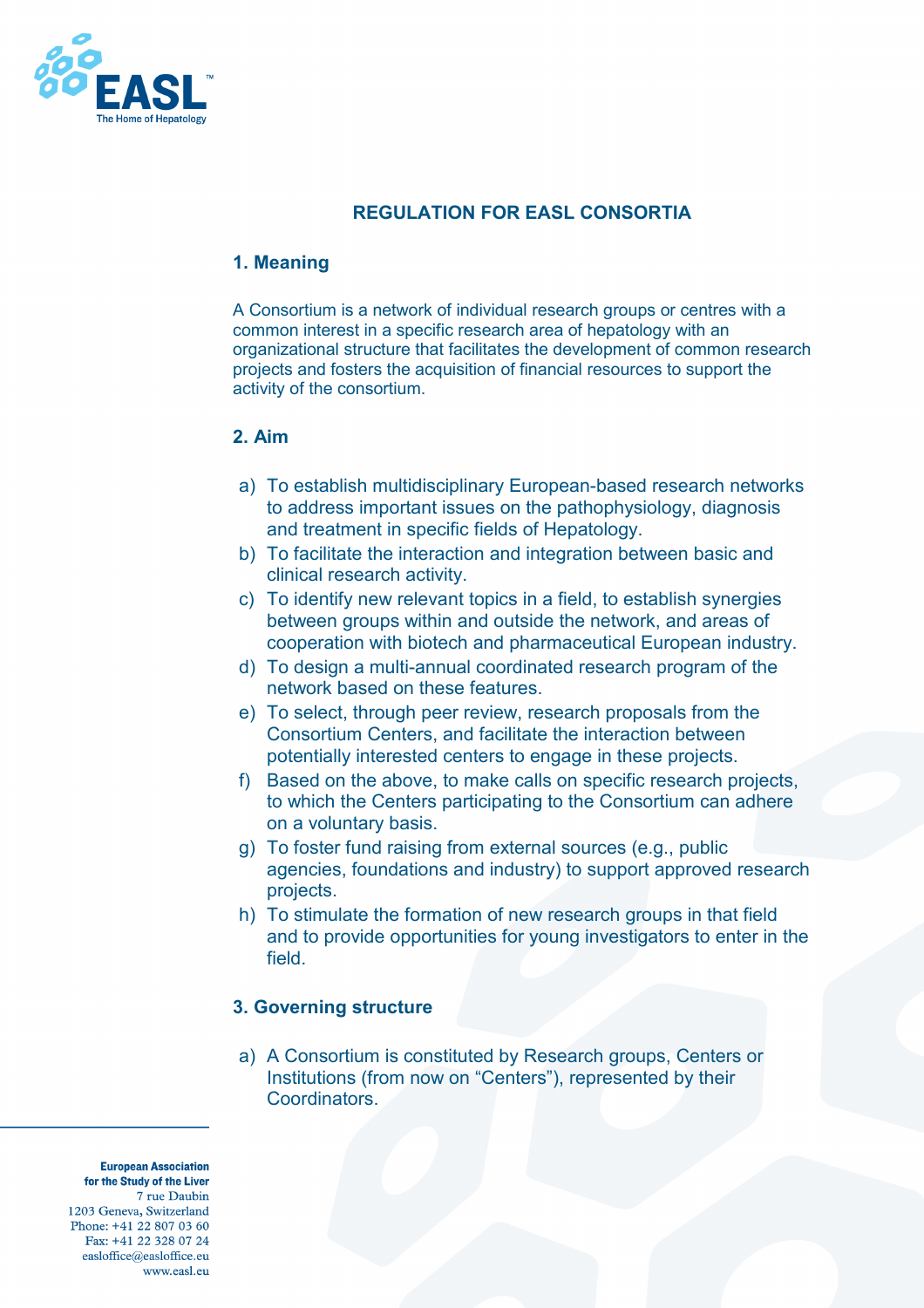

- b) Investigators belonging to Centers are the Members of the Consortium. Membership of the Consortium does not preclude participation to other research networks.
- c) The Coordinators of the participating Centers meet in an Assembly on a yearly basis minimum.
- d) A Consortium is coordinated by a designated Chair and, if deemed necessary, other governing bodies, such a Steering Committee (SC) and a Data Management Center (DMC) will be implemented.
- e) Members of the governing bodies of a Consortium should also be EASL members.

### **4. Centers**

a) The participating Centers join the Consortium on a voluntary basis.

b) They should consist in clinical and/or biomedical research units devoted to Hepatology and based at Institutions with facilities for clinical and/or biomedical research.

c) They join the research programs proposed by the Consortium on a voluntary basis, if they meet the requirements of a specific program.

### **5. Assembly**

- a) It is composed of all the Coordinators of the Centers of the Consortium.
- b) It proposes candidates for the Chair and other governing bodies if existing. These candidates should belong to Centers provided with infrastructures for clinical and translational research.
- c) It approves the overall policy of the Consortium.
- d) It can propose amendments, deletions or additions to the statutes of the Consortium.

### **6. Steering Committee (if existing)**

a) The SC is composed of Consortium Members, whose number depends on the complexity of the research area. The Members of the SC are approved by the EASL Governing Board (GB) following nominations from the Assembly through the Consortium.

**European Association** for the Study of the Liver 7 rue Daubin 1203 Geneva, Switzerland Phone: +41 22 807 03 60 Fax: +41 22 328 07 24 easloffice@easloffice.eu www.easl.eu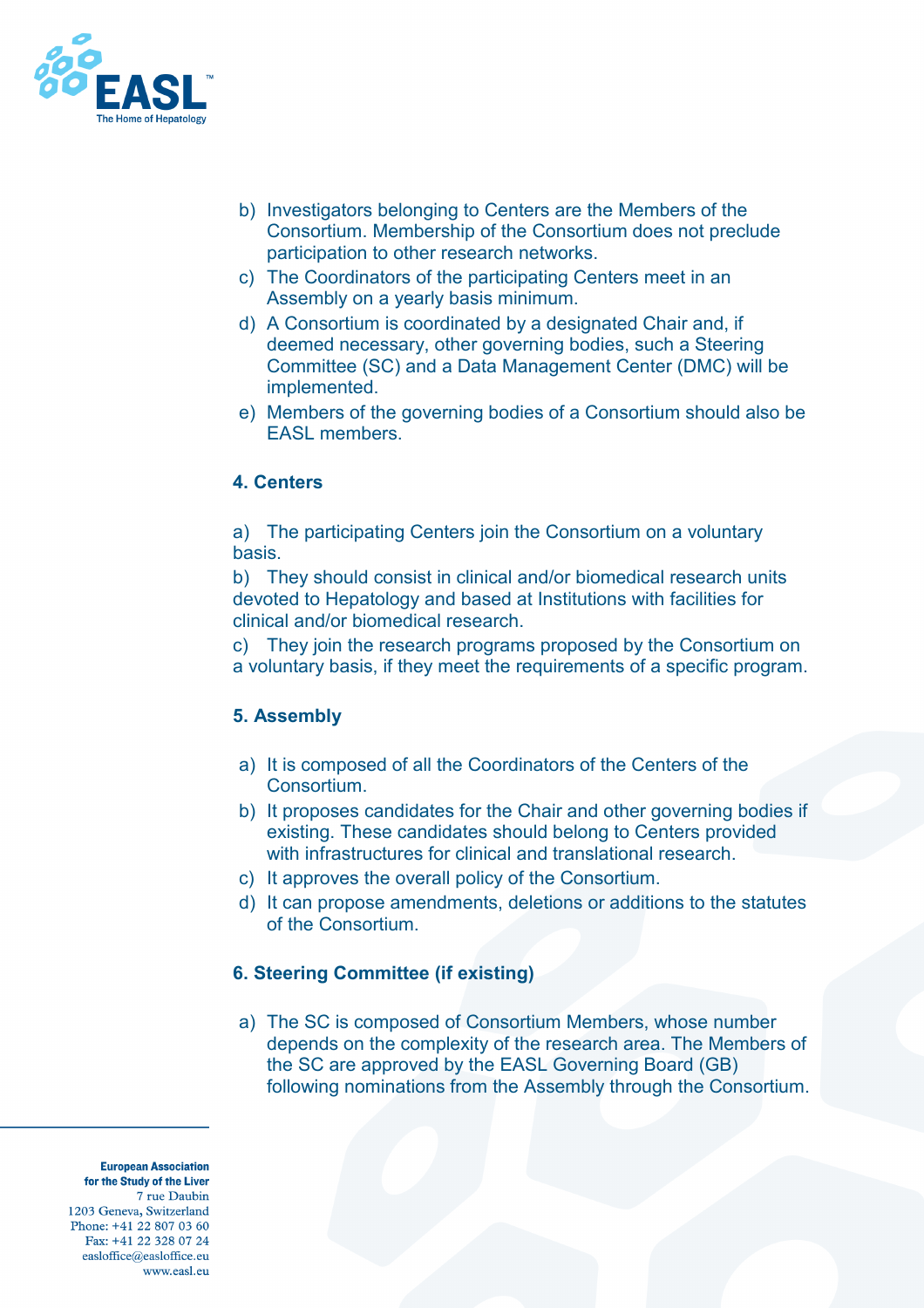

- b) The period during which the SC remains in charge is variable, depending on the indication by the Assembly.
- c) It shall coordinate and organize the selection of research topics proposed by Centers to elaborate the research program of the Consortium in a coordinated manner.
- d) The SC will look for financial resources from public agencies, foundations and industry.
- e) The SC will report to the assembly on overall policy, direction, promotion and activities.

# **7. The Chair**

- a) The Chair is designated by the EASL Governing Board based on nominations from the Assembly.
- b) The period during which the Chair remains in charge is variable, depending on the indication by the Assembly.
- c) The Chair is responsible for the conduct and quality of the scientific activities and the finances of the network and represents the Consortium in its business with other organizations.
- d) The Chair reports to the EASL Governing Board on the activities of the consortium and may be requested to report to the EASL Business Meeting upon request from the EASL Governing Board.
- e) In the absence of a SC, the Chair will carry out the functions reported under 6.c-f.

# **8. Data Management Centre (DMC) (if existing)**

- a) The DMC shall support and be involved in the scientific, logistic and statistical aspects of the network studies (protocol and manual of operations development, data collection and management, data safety and confidentiality, quality assurance, data entry, data analysis, electronic communications, interim and final reports and writing manuscript assistance).
- b) The DMC will also be responsible for the management of data from special and laboratory studies.
- c) The DMC is nominated by the Assembly or the SC and may include a biostatistician.

**European Association** for the Study of the Liver 7 rue Daubin 1203 Geneva, Switzerland Phone: +41 22 807 03 60 Fax: +41 22 328 07 24 easloffice@easloffice.eu www.easl.en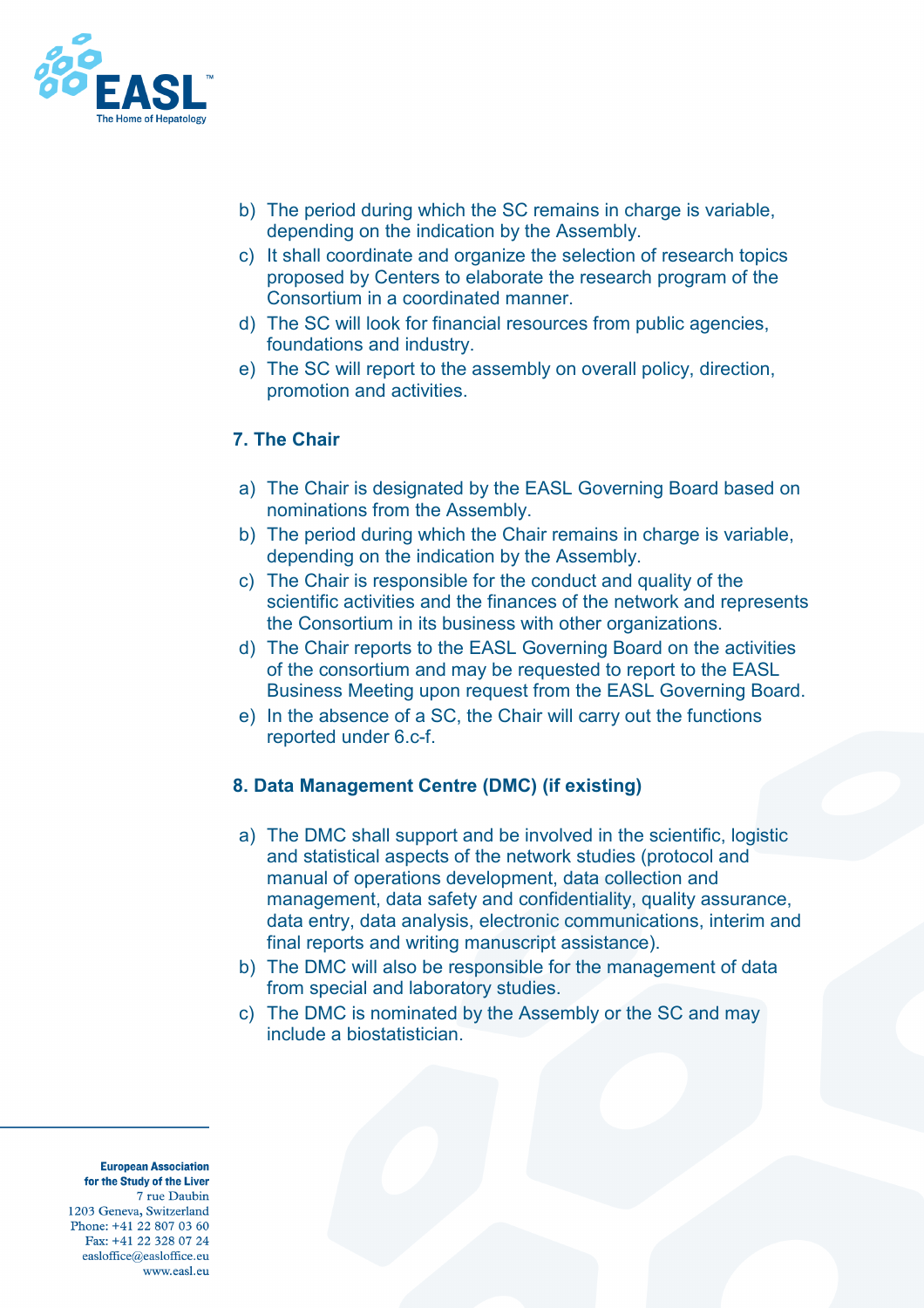

d) Centers belonging to the Consortium should have access to data gathered by the DMC through institutional data transfer agreements and relevant national research ethics clearances. Access to data is granted upon presentation of studies ancillary to the core studies of the Consortium.

# **9. Other governing structures**

Once clinical trials are implemented by a Consortium, then Data Safety and Monitoring Boards, external Contract Research Organizations and other Boards required to run the trial according to the rules dictated by the laws regulating the Good Clinical Practice will be activated. These Boards remain in charge for the time needed to complete the study.

### **10. Financial structure**

- a) The financial structure of a Consortium must be not-for-profit.
- b) The Chair and the SC (if existing) will look for financial support by third parties (see 7.e and 6.d).
- c) The transfer of financial support to the Centers of the Consortium is related to their participation to the core studies of the research program of the Consortium. The financial support to ancillary studies will be regulated on an individual basis.

### **11. Statutes of the Consortium**

- a) Upon its foundation, the Consortium must implement a set of statutes.
- b) The Chair and the SC (if existing) are responsible for implementing the statutes.
- c) The statutes should set the rules for:
	- I. the governing structure of the Consortium;
	- II. the rotation of governing bodies of the Consortium;
	- III. financial management and fund assignment of Centers;

**European Association** for the Study of the Liver 7 rue Daubin 1203 Geneva, Switzerland Phone: +41 22 807 03 60 Fax: +41 22 328 07 24 easloffice@easloffice.eu www.easl.eu